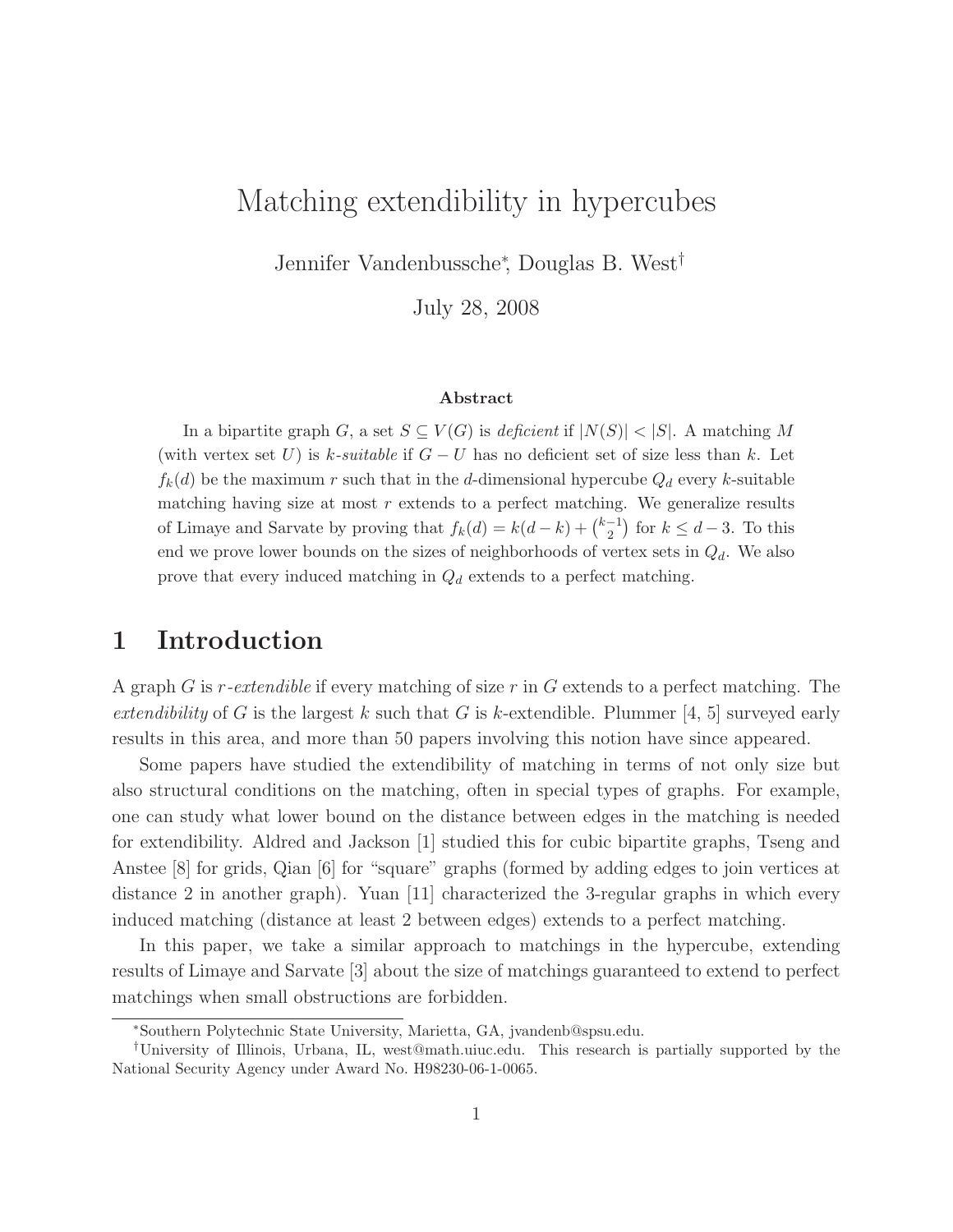In particular, in the d-dimensional hypercube  $Q_d$ , a matching with d edges may cover the neighborhood of a vertex that itself is not covered. Such a matching cannot extend to a perfect matching, so  $Q_d$  is not d-extendible. Limaye and Sarvate [3] proved that  $Q_d$  is r-extendible when  $r < d$ . Furthermore, they showed that matchings of size d that do not cover the neighborhood of an uncovered vertex also extend to perfect matchings. In  $Q_4$ , they presented a matching of size 5 that does not cover the neighborhood of an uncovered vertex and does not extend.

We generalize and strengthen these results via a simpler proof. In a bipartite graph  $G$ , a set  $S \subseteq V(G)$  is deficient if  $|N(S)| < |S|$ . A matching M (with vertex set U) is k-suitable if  $G-U$  has no deficient set of size less than k. Since no set of size 0 is deficient, all matchings are 1-suitable. The 2-suitable matchings are those that do not cover the neighborhood of an uncovered vertex. Let  $f_k(d)$  be the maximum r such that every k-suitable matching in  $Q_d$ having size at most r extends to a perfect matching.

In this language, the results of Limaye and Sarvate [3] are that  $f_1(d) = d-1$  and  $f_2(d) \geq d$ (and specifically  $f_2(4) = 4$ ). For  $k \leq d-3$ , we show that every k-suitable matching in  $Q_d$  that has at most  $k(d-k) + \binom{k-1}{2}$  $\binom{-1}{2}$  edges extends to a perfect matching. For  $k \leq d-1$ , we construct a k-suitable matching of size  $k(d-k) + \binom{k-1}{2}$  $\binom{-1}{2}+1$  that does not extend. Together, these results imply that  $f_k(d) = k(d-k) + \binom{k-1}{2}$  $\binom{1}{2}$  for  $k \le d-3$ . In particular,  $f_2(d) = 2d-4$ . For  $d \in \{k+1, k+2\}$  with  $k > 2$ , we construct examples showing that  $f_k(d) < k(d-k) + \binom{k-1}{2}$  $\binom{-1}{2}$ .

Another way to restrict partial matchings is to require that the edges be distance at least s apart, for some s greater than 1. Tseng and Anstee [8] proved that in cartesian products of d copies of a given path, every matching in which edges are separated by distance at least 3 extends to a perfect matching. Balogh (private communication) independently proved the special case for  $Q_d$ , using a cover of  $V(Q_d)$  by 4-cycles.

For  $s = 2$ , the restriction is to induced matchings. For  $Q_d$ , we strengthen the result of [8] by proving that every induced matching in the hypercube extends to a perfect matching. This strengthening does not hold for products of paths with at least three vertices, since it is easy to isolate a corner vertex by deleting the vertices of an induced matching with d edges. Graphs in which every induced matching extends to a perfect matching have also been studied in [6] and [11].

Another direction in which one can generalize matching extendibility is to view it as extending spanning subgraphs with maximum degree 1 to spanning 1-regular graphs. In [10], we study extension of subgraphs with maximum degree 2 to spanning 2-regular subgraphs.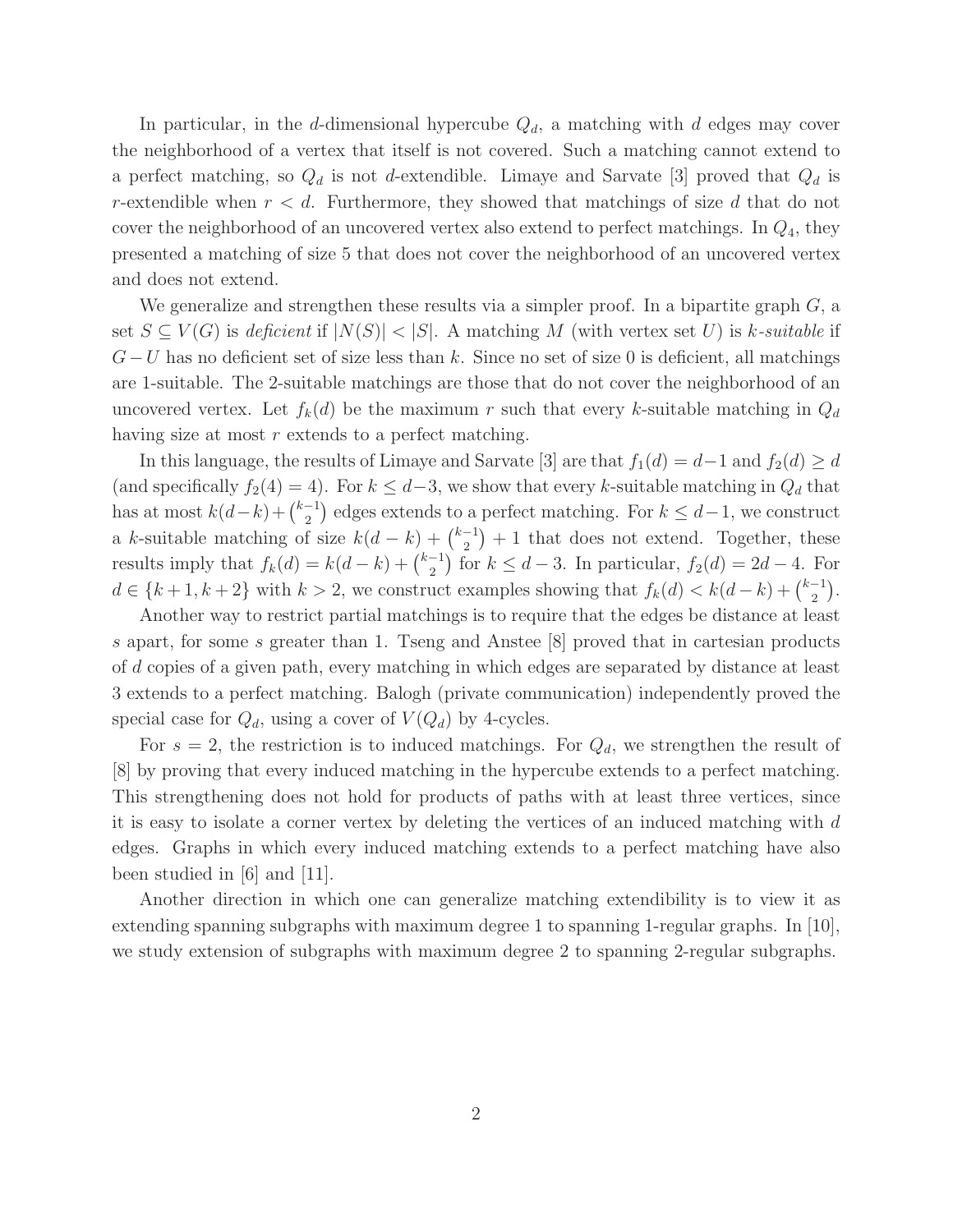## 2 Neighborhood sizes in the hypercube

An X, Y-bigraph is a bipartite graph G with partite sets X and Y. The fundamental tool for matchings in bipartite graphs is Hall's Theorem  $[2]$ , stating that an X, Y-bigraph has a matching that covers X if and only if  $|N(S)| \geq |S|$  whenever  $S \subseteq X$ , where  $N(S)$  denotes the union of the neighborhoods of vertices in S. Thus it suffices to have no deficient set.

In order to apply Hall's Theorem to matching extension in the hypercube, we need a lower bound on the size of the neighborhood of a vertex set in  $Q_d$ . If each set has enough "extra" neighbors, then no set will become deficient when the endpoints of the initial matching are deleted from the X, Y-bigraph  $Q_d$ . Our goal, reached in Theorem 2.4, is to prove for  $S \subseteq X$ that  $|N(S)| - |S| \geq k(d-k) + \binom{k-1}{2}$  $\binom{-1}{2}$  when  $|S| \geq k$  and  $k \leq d-3$ , except when S is almost all of X. Note that this is the desired value of  $f_k(d)$ ; deleting this many edges will not make any set of size at least  $k$  deficient (except possibly for very large sets), and the hypothesis will forbid smaller deficient sets.

Our first tool toward the bound is a lower bound on neighborhood sizes in  $Q_d$  that extends a theorem of Somani and Peleg [7]. They proved Lemma 2.1 for  $|S| \leq d+1$ , and in this range it is sharp. We remove the restriction on  $|S|$  and provide a much simpler proof.

Viewing  $Q_d$  as the set of binary d-tuples (that is,  $v = (v_1, \ldots, v_d)$  when  $v \in V(Q_d)$ , with  $V(Q_d) = \{0, 1\}^d$ , we often split vertex sets according to whether the last coordinate is 0 or 1. Doing this with the full vertex set yields a partition of  $V(Q_d)$  into two sets inducing  $(d-1)$ -dimensional hypercubes, which we generally call  $Q<sup>0</sup>$  and  $Q<sup>1</sup>$ .

#### **Lemma 2.1.** If  $\emptyset \neq S \subseteq V(Q_d)$  and  $d \geq 1$ , then  $|N(S) - S| > d|S| - { |S| + 1 \choose 2}$  $\binom{+1}{2}$ .

*Proof.* The inequality is immediate when  $|S| = 1$ , so henceforth consider  $|S| > 1$ . We use induction on d. When  $d = 1$ , the set S has two vertices and no outside neighbors, and  $d|S| - \binom{|S|+1}{2}$  $2^{(+1)}_{2}$  = -1. For  $d > 1$ , since S has distinct vertices, we may assume by symmetry that two differ in the last coordinate. For  $i \in \{0,1\}$ , let  $S_i = \{v \in S : v_d = i\}.$ 

By applying the induction hypothesis to the subcubes  $Q^0$  and  $Q^1$ , each  $S_i$  has at least  $(d-1)|S_i| - \binom{|S_i|+1}{2}$  $2^{(n+1)}$  + 1 outside neighbors in  $Q^i$ . These sets are disjoint, so

$$
|N(S) - S| \ge (d-1)(|S_0| + |S_1|) - \left[ \binom{|S_0| + 1}{2} + \binom{|S_1| + 1}{2} \right] + 2.
$$

Since  $|S_0| + |S_1| = |S|$  and each  $|S_i| \geq 1$ , the sum  $\binom{|S_0|+1}{2}$  $\binom{|+1|}{2} + \binom{|S_1|+1}{2}$  $\binom{+1}{2}$  is maximized when  $\{|S_0|, |S_1|\} = \{|S| - 1, 1\}.$  The computation below now completes the proof.  $\Box$ 

$$
|N(S) - S| \ge d(|S|) - |S| - \left[ \binom{(|S| - 1) + 1}{2} + \binom{1 + 1}{2} \right] + 2 = d|S| - \binom{|S| + 1}{2} + 1.
$$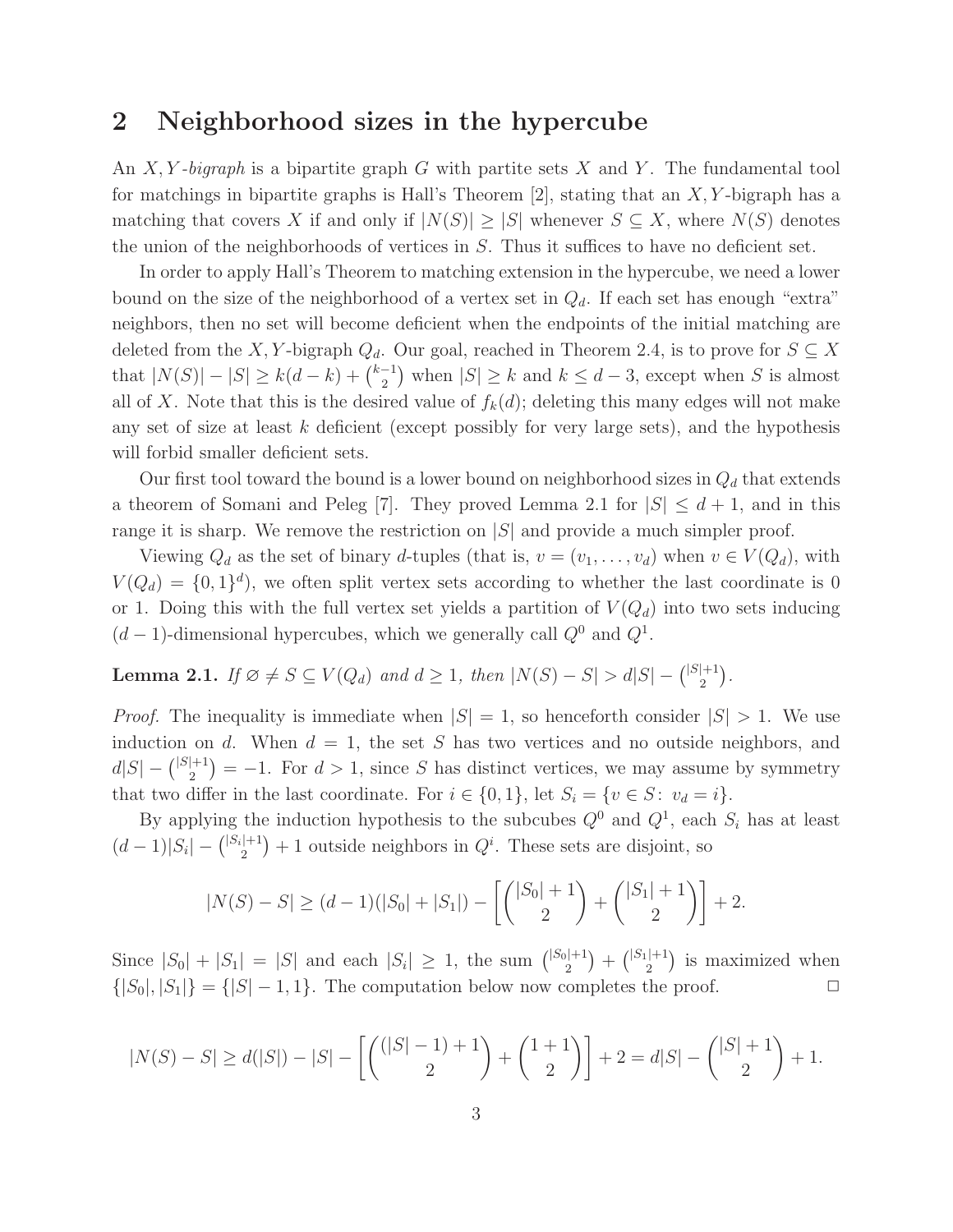When S is contained in a single partite set, Lemma 2.1 provides a lower bound on  $|N(S)|$ . We apply the proof technique of Lemma 2.1 for further results about neighborhood sizes, restricting the given set S to sets  $S_0$  and  $S_1$  within disjoint  $(d-1)$ -dimensional subcubes  $Q^0$  and  $Q^1$ , respectively. The induction provides lower bounds on  $|N_{Q_i}(S_i)| - |S_i|$  (where  $N_{Q_i}(S_i)$  denotes the neighborhood of  $S_i$  in  $Q_i$ <sup>i</sup>) unless  $S_0$  or  $S_1$  does not satisfy the induction hypothesis. The next lemma handles some of these difficult cases.

**Lemma 2.2.** Let S be a subset of one partite set in  $Q_d$ . Choose k with  $k \leq \min\{|S|, d-3\}$ . For  $i \in \{0,1\}$ , let  $S_i = \{v \in S : v_d = i\}$ . (a) If  $|S| \le d$ , then  $|N(S)| - |S| \ge k(d-k) + \binom{k-1}{2}$  $\binom{-1}{2}$ , with equality only when  $|S| = k$ . (b) If  $1 \leq |S_i| \leq k-1$  for each i, then again  $|N(S)| - |S| \geq k(d-k) + \binom{k-1}{2}$  $\begin{pmatrix} -1 \\ 2 \end{pmatrix}$ .

*Proof.* Let  $s = |S|$ .

(a) By Lemma 2.1,  $|N(S)| - |S| \ge (d-1)s - {s+1 \choose 2}$  $\binom{+1}{2}+1$ . Hence it suffices to show that  $(d-1)s-\binom{s+1}{2}$  $\binom{+1}{2}$  + 1  $\geq k(d-k) + \binom{k-1}{2}$  $\binom{-1}{2}$ . Since  $(d-1)s-\binom{s+1}{2}$  $\binom{+1}{2} = \frac{1}{2}$  $\frac{1}{2}s(2d - s - 3)$  and  $k(d-k) + \binom{k-1}{2}$  $\binom{-1}{2} - 1 = \frac{1}{2}k(2d - k - 3)$ , we have

$$
(d-1)s - {s+1 \choose 2} + 1 - k(d-k) - {k-1 \choose 2} = \frac{1}{2}s(2d-s-3) - \frac{1}{2}k(2d-k-3).
$$

The expression  $\frac{1}{2}x(2d-3-x)$  is increasing with x for  $x < d - \frac{3}{2}$  $\frac{3}{2}$ . Since  $k \leq d-3$  and  $k \leq s \leq d$ , we conclude that the desired inequality holds. In fact, for the allowed values of s and k, it is strict unless  $s = k$ .

(b) Let  $s_i = |S_i|$  for  $i \in \{0,1\}$ . If  $s \leq d$ , then (a) implies the result. Otherwise, Lemma 2.1 yields  $|N_{Q_i}(S_i)| \ge (d-1)s_i - {s_i+1 \choose 2}$  $\binom{+1}{2}+1$ . Since  $N_{Q_i}(S_i) \subseteq V(Q_i)$ , we have  $|N(S)| \geq (d-1)s - \binom{s_0+1}{2}$  $\binom{+1}{2} - \binom{s_1+1}{2}$ <sup>+1</sup>) +2, and hence  $|N(S)|-|S| \ge (d-2)s-({s_0+1 \choose 2}$  $\binom{+1}{2} + \binom{s_1+1}{2}$  $\binom{+1}{2}$  + 2. Since  $s_0 + s_1 = s$  with  $\max\{s_0, s_1\} \leq k - 1$ , the quantity  $\binom{s_0+1}{2}$  $\binom{+1}{2} + \binom{s_1+1}{2}$  $\binom{+1}{2}$  is maximized when  $s_0 = k - 1$ . Hence

$$
|N_{Q_d}(S)| - s \ge (d-2)s + 2 - {k \choose 2} - {s-k+2 \choose 2}.
$$

It suffices to show that  $(d-2)s + 2 - {k \choose 2}$  $\binom{k}{2} - \binom{s-k+2}{2}$  ${k+2 \choose 2} \geq k(d-k) + {k-1 \choose 2}$  $\binom{-1}{2}$ . Expanding and collecting terms yields

$$
(d-2)s + 2 - {k \choose 2} - {s-k+2 \choose 2} - k(d-k) - {k-1 \choose 2} = \frac{1}{2}(s-k)(2d-7-(s-k)).
$$

Since  $s \ge k$  and  $s \le 2k - 2 \le 2d - 8$ , all factors are nonnegative, which suffices.  $\Box$ 

To study neighborhoods of very large sets, we will need a well-known elementary exercise.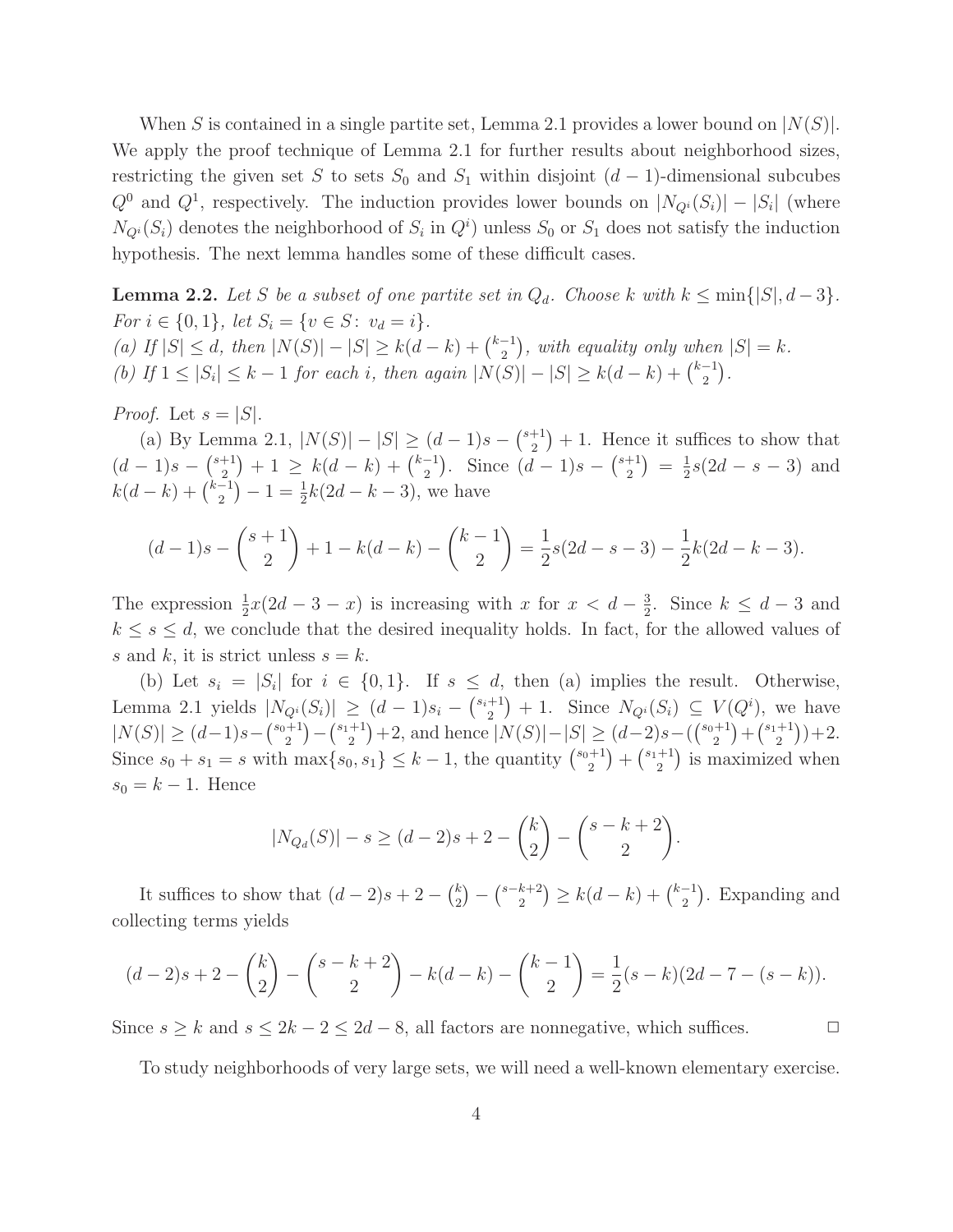**Lemma 2.3.** Let G be an X, Y-bigraph with  $|X| = |Y|$ . For all  $S \subseteq X$ ,

$$
|S| - |N(S)| \le |T| - |N(T)|,
$$

where  $T = Y - N(S)$ .

*Proof.* By the definition of T, the sets  $N(T)$  and S are disjoint. Now  $|N(S)| + |T| = |Y|$ and  $|S| + |N(T)| \leq |X|$  imply the inequality.

**Theorem 2.4.** Fix positive integers k and d with  $k \leq d-3$ , and let  $g_k(d) = 2^{d-1}$  $k(d-k) - {k \choose 2}$  $\binom{k}{2}$ . If S is a subset of one partite set in  $Q_d$  such that  $k \leq |S| \leq g_k(d)$ , then  $|N(S)| - |S| \geq k(d-k) + \binom{k-1}{2}$  $\binom{-1}{2}$ .

*Proof.* Let X and Y be the partite sets, and suppose that  $S \subseteq X$ . If  $|S| \le d$ , then part (a) of Lemma 2.2 suffices. Suppose that  $|S| > 2^{d-2}$ . Since  $Q_d$  satisfies Hall's Condition,  $|N(S)| \ge |S|$ . Let  $T = Y - N(S)$ , so  $|T| < 2^{d-2}$ . By Lemma 2.3,  $|N(S)| - |S| \ge |N(T)| - |T|$ . Hence it suffices to prove the claim when  $d < |S| \leq 2^{d-2}$ . There are no such instances for  $d \leq 4$ , so we may assume that  $d \geq 5$ . Let  $s = |S|$ .

We proceed by induction on d. Since  $|S| > d \geq 5$ , we may assume by permuting coordinates that the  $(d-1)$ -dimensional hypercubes  $Q^0$  and  $Q^1$  each have at least one vertex of S. As before, let  $S_i = \{v \in S: v_d = i\}$  and  $s_i = |S_i|$ . By symmetry, we may assume that  $s_0 \geq s_1$ . When  $k \geq 2$ , the induction hypothesis applies to  $S_i$  if  $k - 1 \leq s_i \leq g_{k-1}(d-1)$ . Thus our cases depend on whether  $s_0$  and  $s_1$  lie within those bounds and on whether  $k = 1$ .

**Case 1:**  $k = 1$ . We can apply the induction hypothesis to both  $S_0$  and  $S_1$  if  $1 \leq s_1 \leq s_2$  $s_0 \leq g_1(d-1)$ ; in this case let  $S'_0 = S_0$ . Otherwise, let  $S'_0$  be a set of  $g_1(d-1)$  vertices in  $S_0$ , and let  $S' = S_1 \cup S'_0$ .

In both cases,  $s_1 \leq g_1(d-1)$ , since  $2(1+g_1(d-1)) > 2^{d-2}$ . The induction hypothesis applies to  $S_1$  and  $S'_0$  to yield  $|N(S')| - |S'| \geq 2d - 4$ . This suffices if  $S' = S$ . Otherwise, since  $g_1(d-1) < s_0 \leq 2^{d-2}$ , we have  $|S_0 - S_0'| \leq d-3$ . With  $S' \subseteq S$ , we now have  $|N(S)| - |S| \ge 2d - 4 - (|S| - |S'|) \ge d - 1$ , as desired.

**Case 2:**  $1 \leq k - 1 \leq s_1 \leq s_0 \leq g_{k-1}(d-1)$ . Since we have checked the case  $k = 1$ , and since  $1 \leq k - 1 \leq (d - 1) - 3$ , the induction hypothesis in each  $Q^i$  yields  $|N_{Q^i}(S_i)| - |S_i| \geq$  $(k-1)(d-k) + \binom{k-2}{2}$  $\binom{-2}{2}$ . The two inequalities sum to

$$
|N(S)| - |S| \ge k(d-k) + {k-1 \choose 2} + (k-2)(d-k) - (k-2) + {k-2 \choose 2}.
$$

If  $d-3 \ge k \ge 2$ , then  $(k-2)(d-k) - (k-2) + \binom{k-2}{2}$  $\binom{-2}{2} \geq 0$ , so the desired inequality holds.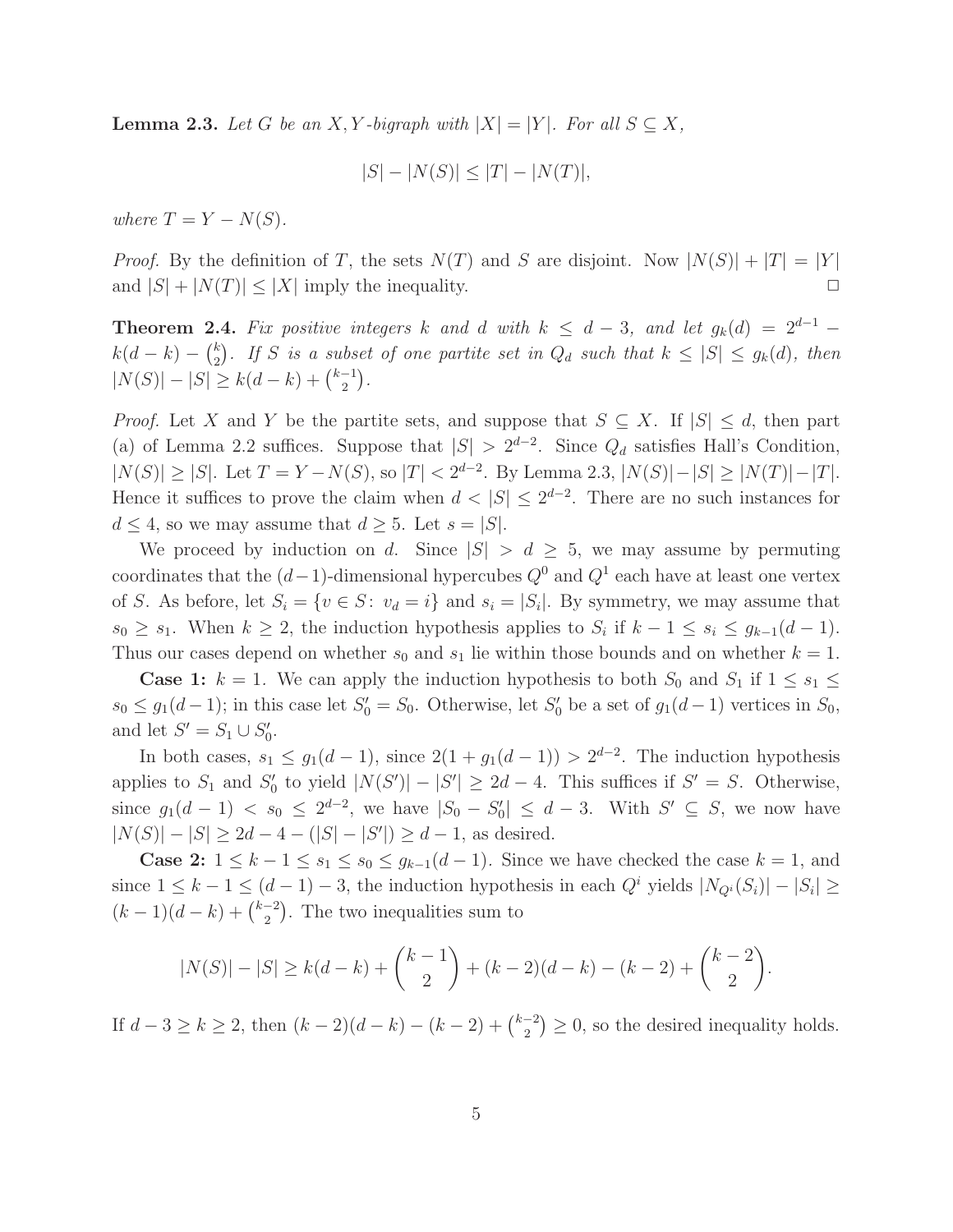**Case 3:**  $1 \leq s_1 < k - 1 \leq s_0 \leq g_{k-1}(d-1)$ . By the induction hypothesis,

$$
|N_{Q^0}(S_0)| - |S_0| \ge (k-1)(d-k) + {k-2 \choose 2}.
$$

By Lemma 2.1, and using  $1 \leq s_1 < k - 1 \leq d - 4$ ,

$$
|N_{Q^1}(S_1)|-|S_1| \ge (d-2)s_1 - {s_1+1 \choose 2} + 1 = s_1 \left(d-2-\frac{s_1+1}{2}\right)+1 \ge d-2.
$$

Summing the inequalities yields

$$
|N(S)| - |S| \ge (k-1)(d-k) + {k-2 \choose 2} + d - 2 = k(d-k) + {k-1 \choose 2}.
$$

**Case 4:**  $1 \le s_1 \le s_0 \le k-1$ . The desired inequality  $|N(S)| - |S| \ge k(d-k) + \binom{k-1}{2}$  $\binom{-1}{2}$  in this case is the statement of Lemma 2.2(b).

**Case 5:**  $s_0 > g_{k-1}(d-1)$ . Let  $S'_0$  be a subset of  $S_0$  with size  $g_{k-1}(d-1)$ . By the induction hypothesis,  $|N_{Q^0}(S'_0)| - |S'_0| \ge (k-1)(d-k) + \binom{k-2}{2}$  $\binom{-2}{2}$ . Using the formula for  $g_{k-1}(d-1)$ , we have  $|N_{Q^0}(S_0)| \geq |N_{Q^0}(S_0')| \geq 2^{d-2} - (k-2)$ . Also,  $S_0$  has  $s_0$  neighbors in  $Q^1$ , so  $|N(S)| \ge |N(S_0)| \ge 2^{d-2} - (k-2) + |S| - s_1$ , which yields  $|N(S)| - |S| \ge 2^{d-2} - (k-2) - s_1$ . We want  $|N(S)| - |S| \ge k(d-k) + \binom{k-1}{2}$  $\binom{-1}{2}$ ; if this fails, then  $s_1 \geq 2^{d-2} - (k-3) - k(d-k) - \binom{k-1}{2}$  $\binom{-1}{2}$ .

On the other hand,  $s \leq 2^{d-2}$  and  $s_0 \geq g_{k-1}(d-1)+1$  yield  $s_1 \leq (k-1)(d-k)+\binom{k-1}{2}$  $\binom{-1}{2} - 1.$ Together, the two inequalities on  $s_1$  require  $(2k-1)(d-k) + 2{k-1 \choose 2}$  $\binom{-1}{2} + (k-4) \geq 2^{d-2}$ . The left side simplifies to  $d(2k-1) - (k^2 + k + 2)$ . For  $k \leq d-3$ , this expression increases with k. Setting  $k = d - 3$ , we have completed the proof for d unless  $d^2 - 2d - 8 \geq 2^{d-2}$ .

For integer d, this inequality requires  $d = 6$ , where it holds with equality. We may thus assume that every inequality along the way holds with equality. That is,  $d = 6$ ,  $k = 3$ ,  $s_0 = g_2(5) + 1 = 10$ , and  $s_1 = 2(6 - 3) + 1 - 1 = 6$ . This is the final case to consider. We have  $|S| = 16$  and want  $|N(S)| - |S| \ge 10$ , so we seek  $|N(S)| \ge 26$ . It suffices to show that  $|N_{Q^1}(S_1)|$  is larger than the 10 vertices counted previously for  $|N(S_0) \cap V(Q^1)|$ . Since  $2 \leq s_1 \leq 9 = g_2(5)$ , the induction hypothesis with  $k = 2$  and  $d = 5$  applies to yield  $|N_{Q^1}(S_1)| - |S_1| \ge 2 \cdot 3 + 0 = 6$ . Hence  $|N_{Q^1}(S_1)| \ge 12$  and  $|N(S)| \ge 27$ .

## 3 Extendibility of k-suitable matchings in  $Q_d$

We apply Theorem 2.4 to matching extendibility in the hypercube. When  $M$  is a matching,  $U_M$  denotes the set of endpoints of edges in M, which are the vertices *covered* by M.

Recall that a matching M is k-suitable if  $Q_d - U_M$  does not contain a deficient set of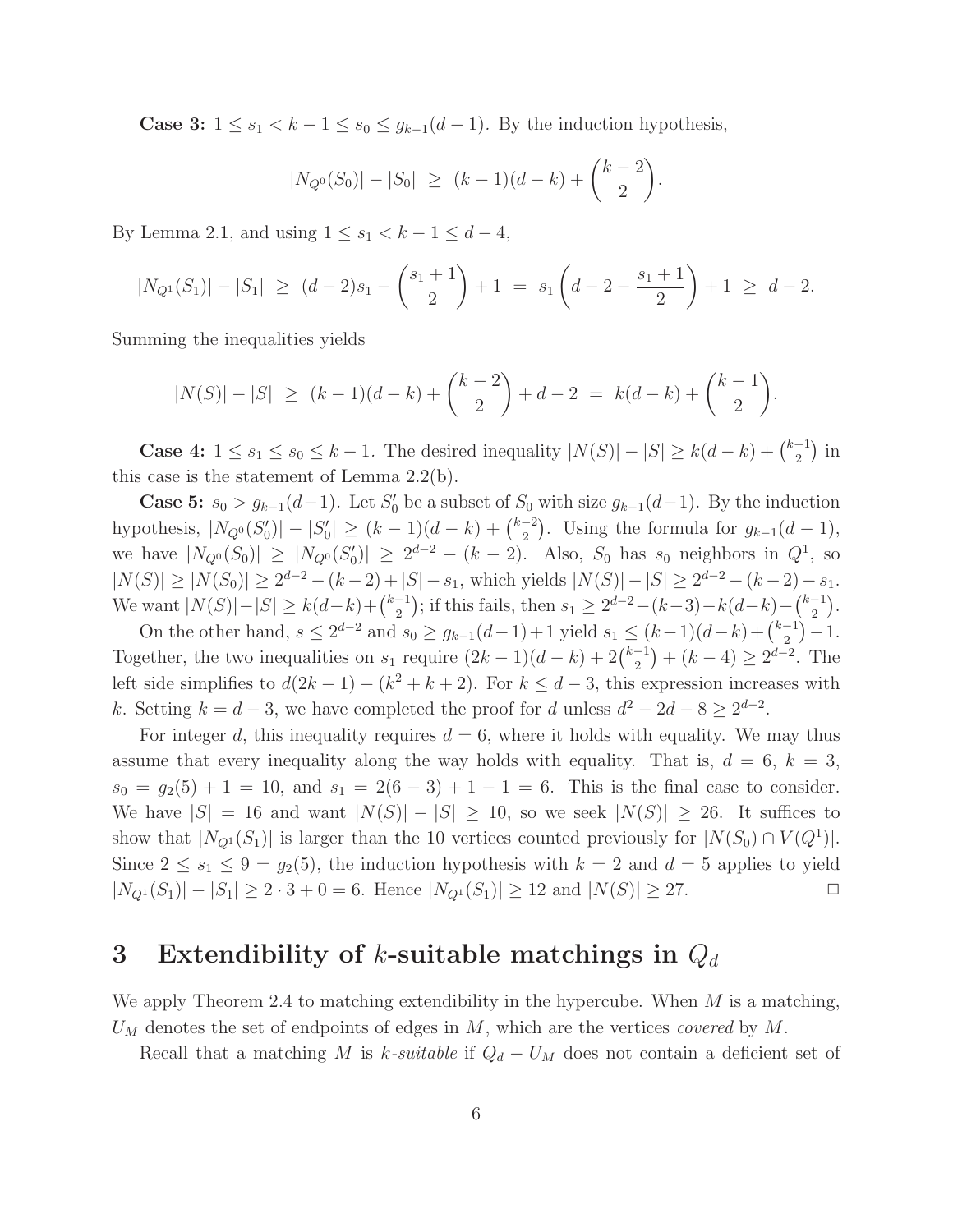size less than  $k$ ; such a deficient set is an immediate obstacle to extension to a perfect matching. Limaye and Sarvate [3] restrict attention to matchings in  $Q_d$  that do not cover the neighborhood of an uncovered vertex; our "k-suitability" is a further restriction. As we prohibit larger deficient sets, we can guarantee that larger matchings extend.

**Theorem 3.1.** If  $d - 3 \geq k \geq 1$ , then every k-suitable matching in  $Q_d$  with at most  $k(d-k) + \binom{k-1}{2}$  $\binom{-1}{2}$  edges extends to a perfect matching in  $Q_d$ .

*Proof.* Let M be a k-suitable matching in  $Q_d$ . It suffices to show that  $Q_d - U_M$  has a perfect matching, which we do by verifying Hall's Condition. In fact, we show that  $|N(S)-U_M| \geq |S|$ for all  $S \subseteq X$ , where X and Y are the partite sets of  $Q_d$ , and  $N(S)$  again denotes the neighborhood of S in  $Q_d$ . Let  $g_k(d) = 2^{d-1} - k(d-k) - {k \choose 2}$  $_{2}^{k}$ , as in Theorem 2.4.

By k-suitability,  $Q_d - U_M$  has no deficient set of size less than k. For  $S \subseteq X$  with  $k \leq |S| \leq g_k(d)$ , Theorem 2.4 guarantees  $|N(S)| \geq |S| + k(d-k) + \binom{k-1}{2}$  $\binom{-1}{2}$ . Since  $|M| \leq$  $k(d-k) + \binom{k-1}{2}$  $\binom{-1}{2}$ , we have  $|N(S) - U_M| \geq |S|$ , and hence S is not deficient in  $Q_d - U_M$ .

Finally, suppose that  $|S| > g_k(d)$ . Let S' be a subset of S with size  $g_k(d)$ . As shown above,  $|N(S')| \geq |S'| + k(d-k) + \binom{k-1}{2}$  $\binom{-1}{2} = 2^{d-1} - (k-1)$ . Since  $S' \subseteq S$ , we have  $|N(S)| \ge 2^{d-1} - (k-1)$ .

Let  $T = Y - N(S) - U_M$ . Since  $T \subseteq Y - N(S)$ , we have  $|T| < k$ . Since M is ksuitable,  $|N(T) - U_M| \geq |T|$ . Letting  $Q' = Q_d - U_M$ , within the bipartite graph  $Q'$  we have  $|N_{Q'}(T)| - |T| \ge 0$ . By Lemma 2.3,  $|N_{Q'}(S)| - |S| \ge |N_{Q'}(T)| - |T| \ge 0$ . This is precisely the needed inequality  $|N(S) - U_M| \geq |S|$ .

Applying Theorem 3.1 when  $k = 2$  and  $d \geq 5$  strengthens the result of Limaye and Sarvate; they proved the same statement with d in place of  $2d - 4$ .

**Corollary 3.2.** For  $d \geq 5$ , any matching with at most  $2d - 4$  edges in which no uncovered vertex has a covered neighborhood extends to a perfect matching in  $Q_d$ .

Our lemmas and theorem yield  $f_k(d) \geq k(d-k) + \binom{k-1}{2}$  $\binom{-1}{2}$  only when  $k \leq d-3$ . At the end of this section, we will show that  $f_k(d) < k(d-k) + \binom{k-1}{2}$  $\binom{-1}{2}$  when  $k \in \{d-2, d-1\}.$ 

Nevertheless, (2d−4)-extendibility for 2-suitable matchings remains true in the hypercube  $Q_d$  for  $d \leq 4$ . Limaye and Sarvate [3] proved this as part of their result, and there is another direct proof in [9].

Our first step toward sharpness of the bound on  $f_k(d)$  is a construction for  $k = 2$ .

Example 3.3. In 2-suitable matchings, deficient 1-sets are forbidden, but not deficient 2 sets. To prove that Corollary 3.2 is sharp, we construct a matching M of size  $2d-3$  leaving a deficient set in  $Q_d - U_M$  consisting of two vertices u and v at distance 2 in  $Q_d$ . Let x and y be their common neighbors. Let  $R = N(u) - \{x, y\}$  and  $S = N(v) - \{x, y\}$ . We choose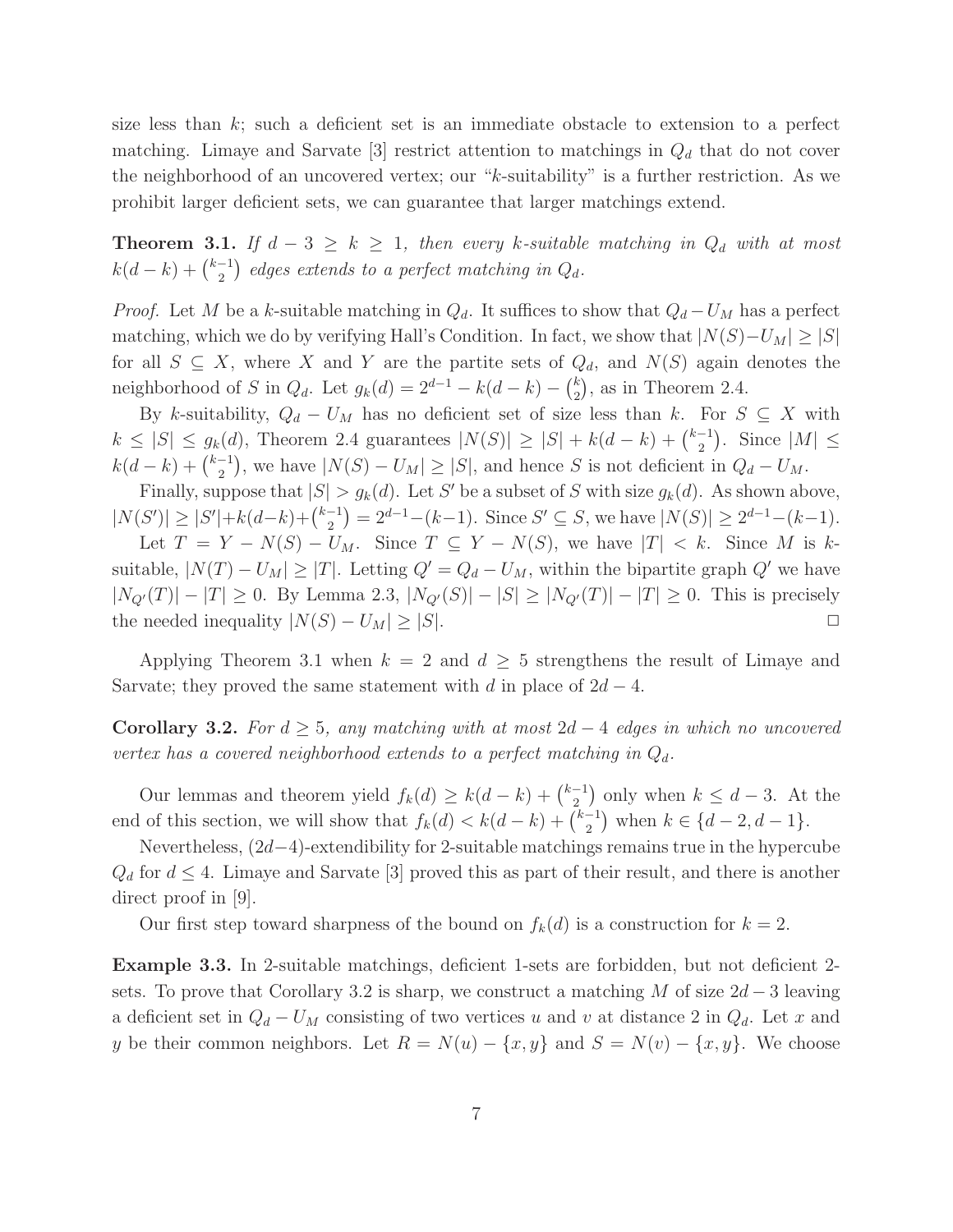$2d-3$  edges to cover  $R \cup S \cup \{x\}$ , all of which lies in one partite set. Eliminating this set from  $N(u) \cup N(v)$  leaves only their common neighbor y, making  $\{u, v\}$  deficient in  $Q_d - U_M$ .

For  $S \subseteq \{1, \ldots, d\}$ , let  $v_S$  denote the vertex of  $Q_d$  whose binary d-tuple name is the incidence vector of S. We may let  $x = v_{\emptyset}$ ,  $u = v_{\{1\}}$ , and  $v = v_{\{2\}}$ . Now  $R = \{v_{\{1,i\}}: 3 \leq$  $i \leq d$  and  $S = \{v_{\{2,i\}}: 3 \leq i \leq d\}$ . We achieve all the requirements by letting  $M =$  $\{v_{\{1,i\}}v_{\{1,2,i\}}: i \geq 3\} \cup \{v_{\{2,i\}}v_{\{2,i,d\}}: 3 \leq i \leq d-1\} \cup \{v_{\emptyset}v_{\{3\}}, v_{\{d\}}v_{\{2,d\}}\}.$ 

Example 3.3 applies for  $d \geq 3$ . With Corollary 3.2, it yields  $f_2(d) = 2d - 4$  for  $d \geq 5$ . As noted earlier, this formula also holds for  $2 \leq d \leq 4$ . For  $k > 2$ , we need a somewhat different construction to show that the bound on  $f_k(d)$  in Theorem 3.1 is sharp for  $d \geq k+3$ .

**Theorem 3.4.** If k and d are positive integers with  $k < d \neq 2$ , then  $Q_d$  contains a ksuitable matching of size  $k(d-k) + \binom{k-1}{2}$  $\binom{-1}{2}+1$  that does not extend to a perfect matching. Thus  $f_k(d) \leq k(d-k) + \binom{k-1}{2}$  $\binom{-1}{2}$ , with equality when  $d \geq k+3$ .

*Proof.* For  $k = 1$ , let  $M = \{v_{\{i\}}v_{\{i,i+1\}}: 1 \leq i \leq d\}$ , with subscript elements taken modulo d; note that  $|M| = d$  and that  $v_{\varnothing}$  is isolated in  $Q_d - U_M$ . For  $k = 2$ , the matching in Example 3.3 suffices. Thus we may assume  $k \geq 3$ .

Let  $A = \{v_{\{1\}}, \ldots, v_{\{k\}}\}.$  Note that A consists of k vertices of weight 1, neighbors of  $v_{\emptyset}$ . Every two vertices of A have another common neighbor of weight 2. Hence each vertex of A has  $d - k$  neighbors adjacent to nothing else in A. Thus  $|N(A)| = k(d - k) + {k \choose 2}$  $_{2}^{k})+1.$ 

We construct a k-suitable matching M with  $k(d-k) + \binom{k-1}{2}$  $\binom{-1}{2}+1$  edges that covers all of  $N(A)$  except k – 1 specified vertices. Thus A is a deficient k-set in  $Q_d - U_M$ , and M does not extend to a perfect matching.

Let  $B = \{v_{\{i,k\}}: 1 \le i \le k-1\}$  and  $M' = \{v_Cv_{C\Delta\{k\}}: v_C \in N(A) - B\}$ , where  $\Delta$ denotes symmetric difference. That is, vertices of weight 2 in  $N(A) - B$  are matched to vertices of weight 1 or 3 depending on whether they have a 1 in position  $k$ . Note that  $|M'| = |N(A)| - |B| = k(d-k) + {k \choose 2}$  $\binom{k}{2}+1-(k-1)$ . We modify M' to create M.

Let  $R = \{v_{\mathcal{D}}v_{\{k\}}, v_{\{k,d\}}v_{\{d\}}, v_{\{1,d\}}v_{\{1,d,k\}}\};$  note that  $R \subseteq M'$ . Form M by replacing R with  $\{v_{\varnothing}v_{\{d\}},v_{\{k,d\}}v_{\{1,d,k\}},v_{\{1,d\}}v_{\{1,2,d\}}\}$  in M', so  $|M| = |M'| = k(d-k) + \binom{k-1}{2}$  $\binom{-1}{2} + 1$ . In Figure 1, R is dashed, M is bold, and  $V_r$  denotes the set of vertices of weight r.

The purpose of the change from  $M'$  to  $M$  is to leave  $A$  completely uncovered. Having  ${1, k, d} \neq {1, 2, d}$  is the reason this construction requires  $k \geq 3$ . It remains to show that  $Q_d - U_M$  has no deficient set of size less than k.

First consider  $S \subseteq X - U_M$  with  $|S| < k$ , where X consists of the vertices with odd weight. For  $v_C \in S$  with  $C \neq \{k\}$ , let  $f(v_C) = v_{C \Delta \{k\}}$ . If  $v_{\{k\}} \in S$ , then  $|S| < k$  guarantees some  $v_{\{i\}} \notin S$  with  $1 \leq i \leq k-1$ ; let  $f(v_{\{k\}}) = v_{\{i,k\}} \in B$ . By construction, f is injective. To prove that  $|N(S) - U_M| \geq |S|$ , it suffices to show that  $f(v_C) \notin U_M$  for all  $v_C \in S$ .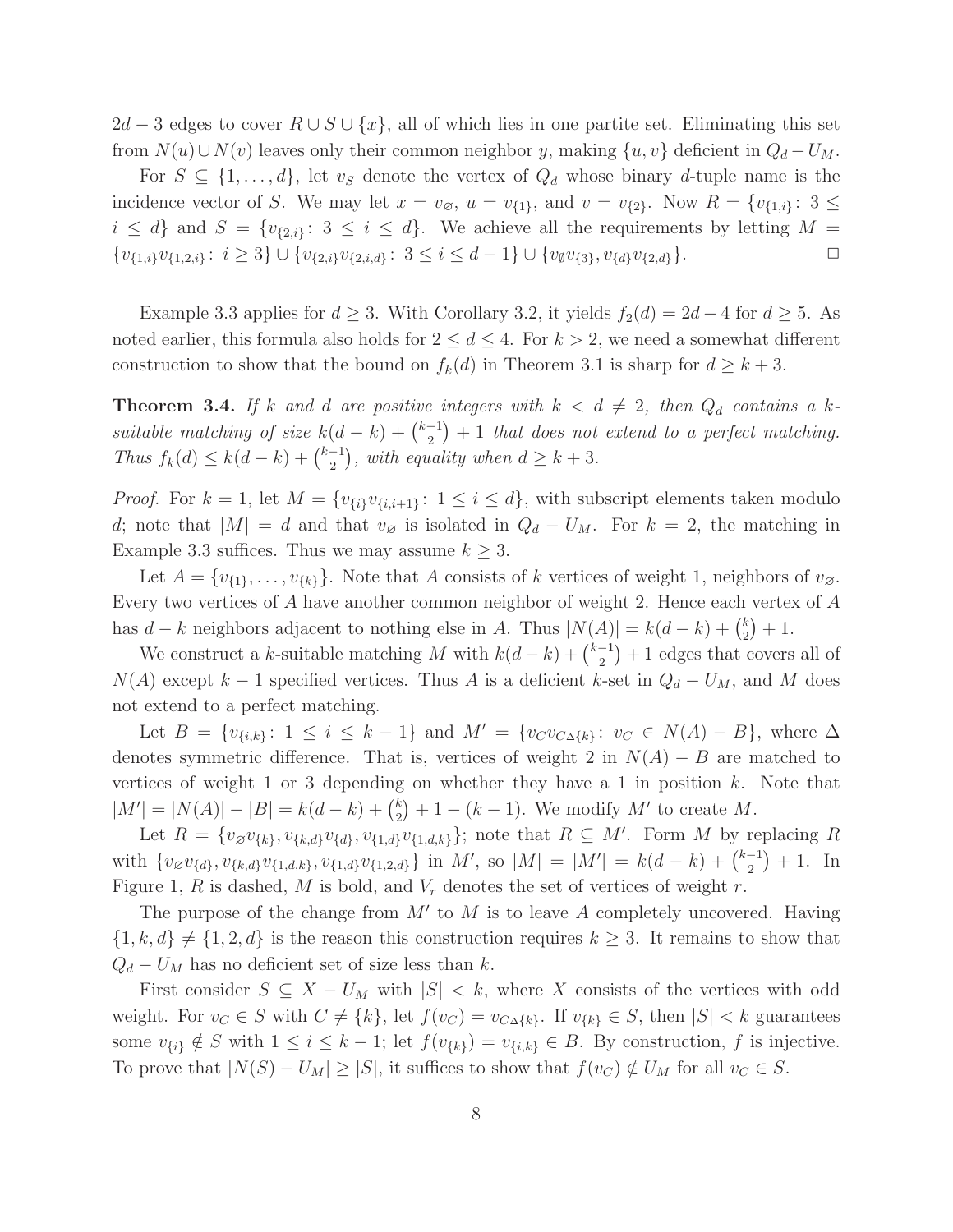

Figure 1: The matching M in Theorem 3.4

For  $v_C \in V_1 \cap S$ , we have  $v_C \in A$ , since  $V_1 - A \subseteq U_M$ ; in this case  $f(v_C) \in B$ , and  $B \cap U_M = \emptyset$ . For  $v_C \in V_3 \cap S$ , a neighbor of  $v_C$  in  $U_M$  must be in  $V_2$ . If this is  $f(v_C)$ , then  $k \in C$ , and also  $v_C \in U_M$ . Vertices of larger weight have no neighbors in  $U_M$ .

Finally, consider  $S \subseteq Y - U_M$  with  $|S| < k$ , where Y consists of the vertices with even weight. For  $v_C \in S$ , let  $f(v_C) = v_{C \Delta \{k\}}$  (note that  $v_{\emptyset} \notin S$ ). Again f is injective. If  $v_C \in B$ , then  $f(v_C) \in A$ . If  $v_C \in V_2 - N(A)$ , then  $C \subseteq \{k+1,\ldots,d\}$ , and  $f(v_C) \notin U_M$ .

If  $v_C \in V_4$ , then  $f(v_C) \notin U_M$ , unless  $C = \{1, 2, k, d\}$ . Here one of the  $d-4$  neighbors of  $v_C$  in  $V_5$  is available to substitute for  $f(v_C)$  unless S contains all of  $\{v_{\{1,2,i,d\}}: 3 \le i \le d-1\}.$ Since  $|S| < k \leq d-3$ , this cannot happen, and  $v_{\{1,2,k,d\}}$  has an available neighbor. For  $v_C$ of larger weight,  $f(v_C) \notin U_M$ . Hence again we have shown that  $|N(S) - U_M| \geq |S|$ .  $\Box$ 

Corollary 3.5. If  $d \ge k+3$ , then  $f_k(d) = k(d-k) + \binom{k-1}{2}$  $\binom{-1}{2}$ .  $\Box$ 

We close this section with an example showing that  $f_k(d) < k(d-k) + \binom{k-1}{2}$  $\binom{-1}{2}$  when  $d \in \{k+1, k+2\}$ . For  $k \in \{d-1, d-2\}$ , we have  $k(d-k) + \binom{k-1}{2}$  $\binom{-1}{2}$  = 1 +  $\binom{d-1}{2}$  $\binom{-1}{2}$ . For  $d \geq 5$ , we construct a matching M in  $Q_d$  of size  $1 + \binom{d-1}{2}$  $\binom{-1}{2}$  that is  $(d-2)$ -suitable (and hence  $(d-1)$ -suitable) but fails to extend to a perfect matching.

**Example 3.6.** Let  $d \geq 5$ . Recall that  $V_1$  denotes the set of vertices of weight 1. Our matching M will cover all but  $d-1$  neighbors of  $V_1$ . Since  $|V_1| = d$ , such a matching does not extend to a perfect matching. For  $(d-2)$ -suitability, we show that  $G - U_M$  has no deficient set of size less than  $d-2$ . Since  $|N(V_1)| = \binom{d}{2}$  $a_2^d$  + 1, covering all but  $d-1$  neighbors yields  $|M| = 1 + \binom{d-1}{2}$  $\binom{-1}{2}$ .

We leave uncovered  $v_{\emptyset}$  and  $\{v_{\{i,d\}}: 2 \leq i \leq d-1\}$ . Cover  $v_{\{1,d\}}$  with  $v_{\{1,d\}}v_{\{1,2,d\}}$ . Cover each remaining vertex  $v_{\{i,j\}}$  (with  $i,j \leq d-1$ ) by adding  $v_{\{i,j\}}v_{\{i,j,d\}}$  to M, except that since  $v_{\{1,2,d\}}$  is already used we add  $v_{\{1,2\}}v_{\{1,2,3\}}$  to cover  $v_{\{1,2\}}$ .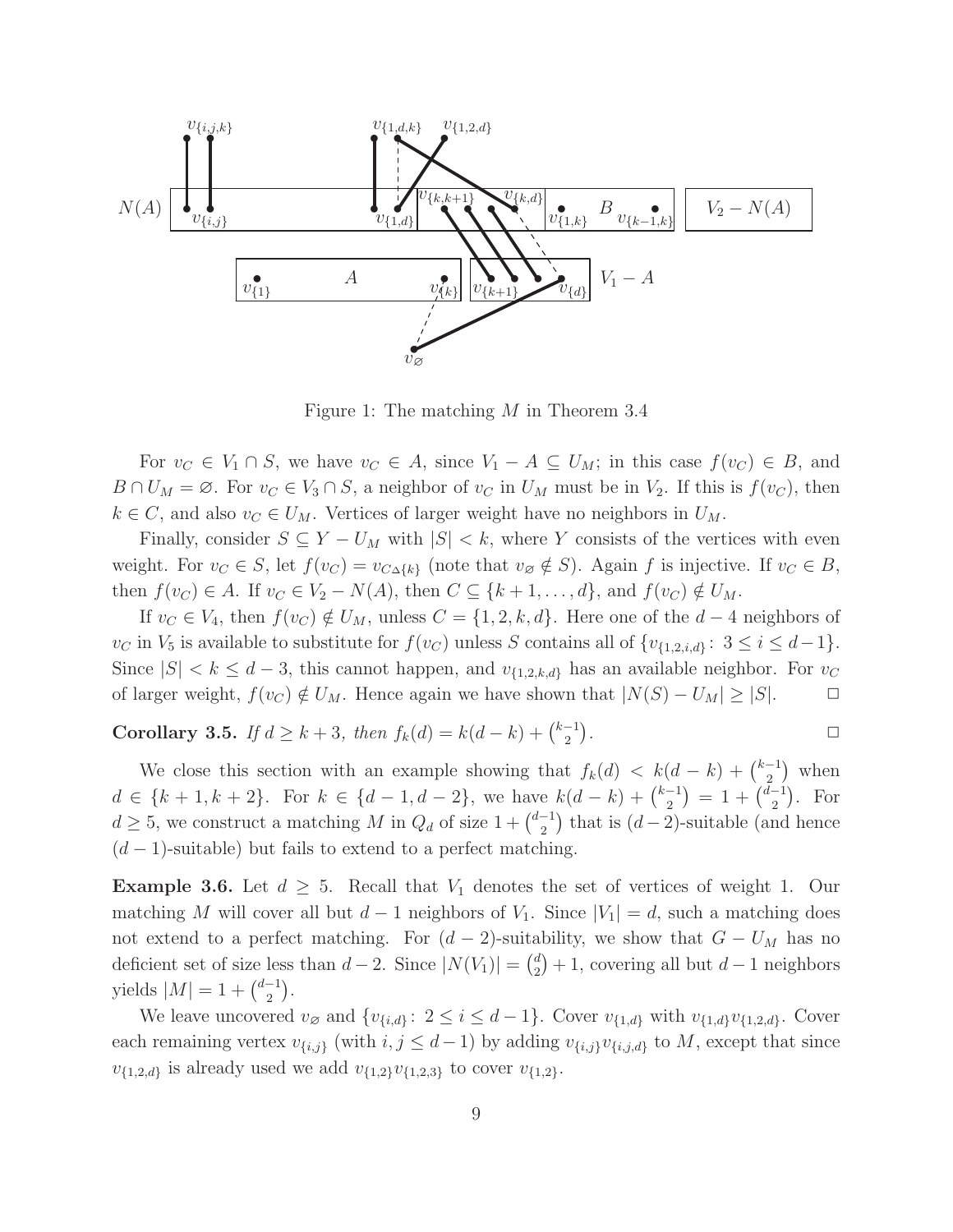It remains to prove that M is  $(d-2)$ -suitable; we use the same technique as in Theorem 3.4. Consider  $S \subseteq X - U_M$ , where X is the set of vertices of odd weight and  $|S| < d-2$ . For  $v_C \in S - \{v_{\{1\}}, v_{\{d\}}\}$ , let  $f(v_C) = v_{C \Delta \{d\}}$ . If  $v_{\{1\}} \in S$ , then let  $f(v_{\{1\}}) = v_{\emptyset}$ . If  $v_{\{d\}} \in S$ , then let  $f(v_{\{d\}}) = v_{\{i,d\}}$ , where  $v_{\{i\}} \in (V_1 - \{v_{\{1\}}, v_{\{d\}}\}) - S$ , which exists since  $|S| < d - 2$ . Note that  $v_{\{i,d\}}$  is uncovered. Since  $f(S) \cap U_M = \emptyset$ , we have  $|N(S) - U_M| \geq |S|$ .

For such a subset of the vertices of even weight, again let  $f(v_C) = f(v_{C \Delta \{d\}})$  for  $v_C \in S$ . The only uncovered vertex of even weight whose image under f is covered is  $v_{\{1,2,3,d\}}$ . One of its neighbors of weight 5 is available to use instead of  $v_{\{1,2,3\}}$  to complete the injection into  $X - U_M$  unless  $\{v_{\{1,2,3,i\}}: 4 \le i \le d\} \subseteq S$ . Since  $|S| < d-2$ , equality holds. However, all vertices of weight 3 in  $U_M$  other than  $v_{\{1,2,3\}}$  have the form  $v_{\{i,j,d\}}$ . Since  $d \geq 5$ , we can set  $f(v_{\{1,2,3,4\}}) = v_{\{1,2,4\}}$  and  $f(v_{\{1,2,3,4\}}) = v_{\{1,2,3,4,4\}}$  to complete the needed injection.  $\Box$ 

## 4 Extendibility of induced matchings

Let G be a d-dimensional grid graph, in particular the cartesian product of  $d$  copies of the m-vertex path  $P_m$ . As mentioned in the Introduction, Tseng and Anstee [8] proved that every set of edges in G with pairwise distance at least 3 extends to a perfect matching in G, meaning that  $G - U_M$  has a perfect matching.

We show that in the special case  $m = 2$ , where G is the hypercube, the distance threshold can be improved. For extendibility of matchings, pairwise distance 2 between edges of M suffices. This condition is equivalent to M being an *induced matching*, meaning that M is the subgraph of  $Q_d$  induced by  $U_M$ . The result is sharp in that deleting the vertices of an induced matching in a cartesian power of  $P_4$  can isolate a corner vertex.

### **Theorem 4.1.** Every induced matching in  $Q_d$  extends to a perfect matching.

*Proof.* Let M be an induced matching in  $Q_d$ . We explicitly construct a matching in  $Q_d-U_M$ . Let X and Y be the partite sets, consisting of the vertices of odd weight and even weight, respectively. For each vertex  $u$ , let  $u'$  denote the vertex obtained from  $v$  by changing the last coordinate in the d-tuple name of u. That is,  $uu'$  is an edge whose endpoints differ in the last coordinate. Note that if  $x \in X$ , then  $x' \in Y$ .

Since each edge of  $M$  has a vertex in both  $X$  and  $Y$ , it suffices to find pairwise disjoint edges in  $Q_d - U_M$  that cover  $X - U_M$ . For  $x \in X - U_M$ , match x to x' unless  $x' \in U_M$ . If  $x' \in U_M$ , then there exists y' such that  $x'y' \in M$ . Let  $y = (y')'$ . Note that x is adjacent to y and that the distance condition guarantees that  $y \notin U_M$ . Hence we can match x to y.

We must show that no two vertices x and  $\hat{x}$  get matched to the same vertex  $z \in Y$ . They cannot both request z in the first way, since  $z = x' = \hat{x}'$  requires  $x = \hat{x}$ .